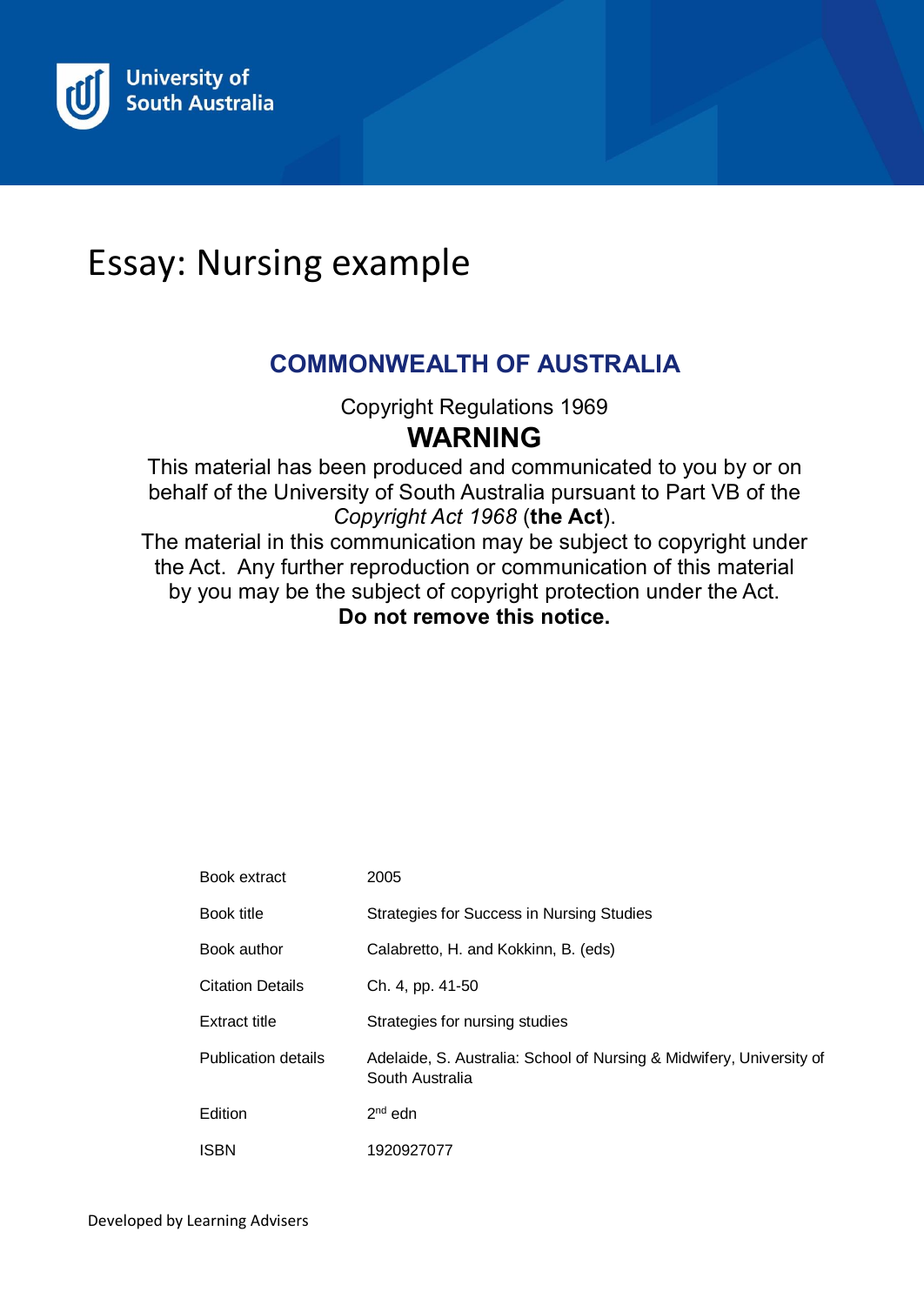### **Sample essay**

Here is a sample essay written by a first year student. The student who allowed us to publish her essay wishes to remain anonymous. She gained a Distinction for the essay at first year level.

### **Essay question**

'Discuss critically the impact of university education on nursing in the workplace'. (Length: 1500 words).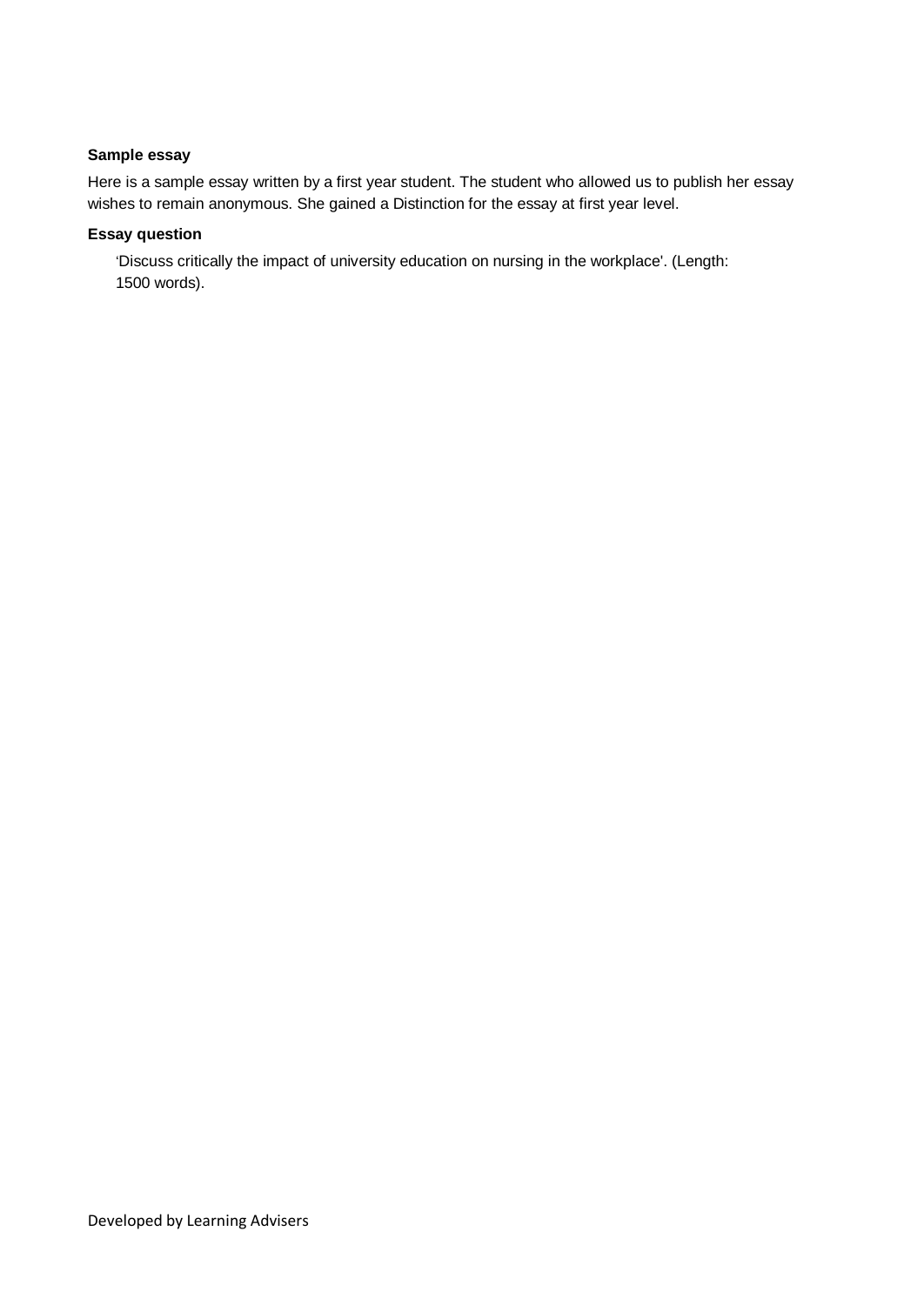#### **ESSAY BY FIRST YEAR STUDENT**

Nurse educational pedagogy experienced a significant change in the 1980's. This was a result of the switch from hospital-based training to university-based education. This change has had many impacts on the way nurses operate in the workforce. Since the introduction of university education, the power and authority of nurses has increased. This is one of the most important impacts on the nursing workplace as it has had an influence in shaping and improving nurses' roles, images, working conditions, and wages. When considering the standards of patient care, there have been both positive and negative impacts resulting from the switch to university-based education. While patient assessment and evaluation have improved, nurses' empathy has been lacking in many instances.

With the introduction of university education, there has been an improvement in the ability of nurses to assess and evaluate patients. Throughout the university curriculum, nurses are trained to apply research bases techniques to diagnosis (Rolfe 1996). The university model emphasizes a systematic knowledge base from which nurses can draw when assessing and diagnosing patients. This also means that nurses are better equipped to report accurately to other members of the health team. They can critically discuss aspects of patients' care with other health professionals and then formulate an appropriate patient care plan (Wilkes & Batts 1992). While teaching nurses how to analyse and apply data, universities also develop the skills of observation, measurement and interaction in nurses (Wilkes & Batts 1992). Nurses have also been encouraged to explore the different facets of ill health. The biological, psychological, sociocultural, spiritual, and environmental factors that affect health are examples of these facets (Duffy, Milton & Seymon 1989). By equipping nurses with these wide ranging skills, they are able to provide holistic patient care. Nurses also gain a greater appreciation of the diversity of the perceptions of health (Duffy et al. 1989). This enables nurses to tackle complex social and health problems in much more systematic and thorough ways (Kitson 1999). It also helps nurses to have an increased awareness of the patient as part of a community as well as an appreciation of the diversity of health and a foundation on which to base nursing practice (Duffy et al. 1989). By teaching nurses these skills and showing them how to assess the state of community health, they are able to operate in a holistic manner in the work place. This skill s based university teaching has also equipped and prepared nurses for teaching responsibilities in the work place. The hospital-based training was quite different from this. Previously the emphasis on institutional care created a lack of nurses with the skills for involvement in health promotion.

*Consequently, nurses have needed higher levels of critical thinking and problem solving skills* (Beattie 2001). The World Health Organisation recognised this need when it stated in 1985 'Teaching and learning must be adapted so that graduates of basic nursing programmes acquire the knowledge and skills most relevant to the health care needs of the community as a whole (Duffy et al. 1989, p.41).

#### **OUR COMMENTS**

#### **Introduction**

Statement about the main overall point of the essay—universitybased education. The student also uses 'impact' and mentions a few of the areas that were affected by the change to university education. (This introduction could be improved by writing the different impacts in the same order that they appear in the Body of the essay.)

Topic sentence introduces another impact—*impact on level of critical thinking.*

Rest of the paragraph provides evidence from the literature to support idea in the topic sentence. Each is correctly referenced using Harvard system.

Topic sentence introduces another impact—*impact on level of critical thinking* Here the student includes her own view together with evidence from the literature to support the idea.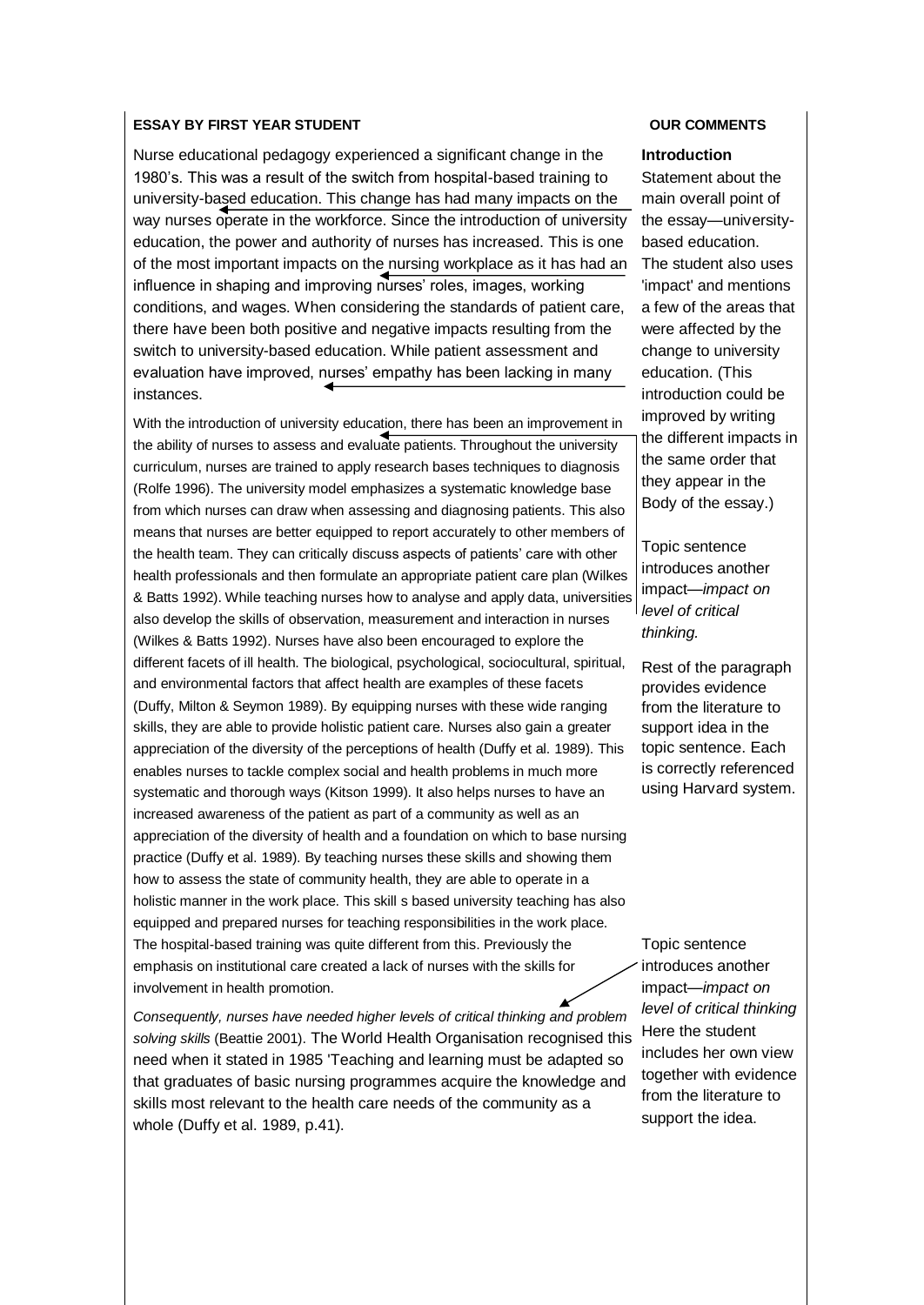Although many standards of patient care have improved, the empathy and understanding of nurses towards their patients has decreased with the arrival of university-trained nurses to the workforce. Many nurses are not able to provide appropriate and effective interventions on a micro scale (Rolfe 1996). Many patients feel that nurses do not really have an interest in them as a person. This is mainly due to the separation between theory and practice that occurs with university education. University training does not reflect the true nature of professional knowledge and action and it cannot satisfy the needs of the nurse practitioner (Rolfe 1996). These deficiencies in the university system were all summed up by Schon in 1987 with the statement that 'what aspiring practitioners most need to learn, professional schools seem least able to teach' (Rolfe 1986, p. 89). An example of this is the simulated laboratory where a true practitioner is hard to construct. As a result, student nurses tend to learn ideals rather than learning to be flexible and able to provide adequate patient care while there is increasing pressure in the work place to do more with less. Hence the introduction of university education has had both positive and negative impacts on patient care.

The introduction of university education has also had a major impact on nurses' *power and authority* within the workplace*.* As nurses have been able to develop and expand on a body of knowledge whilst being free from the worries of the work environment, they have become empowered (Stevens 1992). They have been seen in a more professional standing and have become more powerful within the occupational system. This has meant that nurses have greater control over their working conditions, and the occupation's density within the health care setting (Stevens 1992). As nurses have been seen in this more professional standing, they have also experienced wage rises, which have further empowered them. This is a change from the hospital base educated nurses who were well trained but powerless. Deference to authority, particularly in relation to the doctors, was stressed throughout their training and compared with other professionals, nurses were ignorant and unable to keep up with rapid advances in health care (Stevens 1992). University education has therefore led to an improvement of nurses' conditions within the workplace. However, because university education does not reflect the true nature of the working environment, students often have difficulty adjusting to the routine of shift work that is required of nurses. As a result it can take a significant period of time before university graduates are able to effectively operate with confidence in the workplace.

Nurses' roles and images have changed within society since the introduction of university based education. Nurses have been better prepared for a changing role and function in society because the content and structure of the nursing course can be critically evaluated (Duffy 1989). Nurses now have a more autonomous part to play in health promotion, and education, research, diagnosis, treatment, and prevention. They now have a degree, opening up other avenues of study.

This is still a reference even though it is not in brackets—the reference is included as part of the sentence.

Topic sentence introduces another impact—*impact in area of power and authority.*

Here she provides supporting evidence from the literature on the *area of power and authority.*

*However*… introduces the student's view.

Topic sentence introduces another impact—*impact on role and image*

Here she provides supporting evidence from the literature on the *role and image.*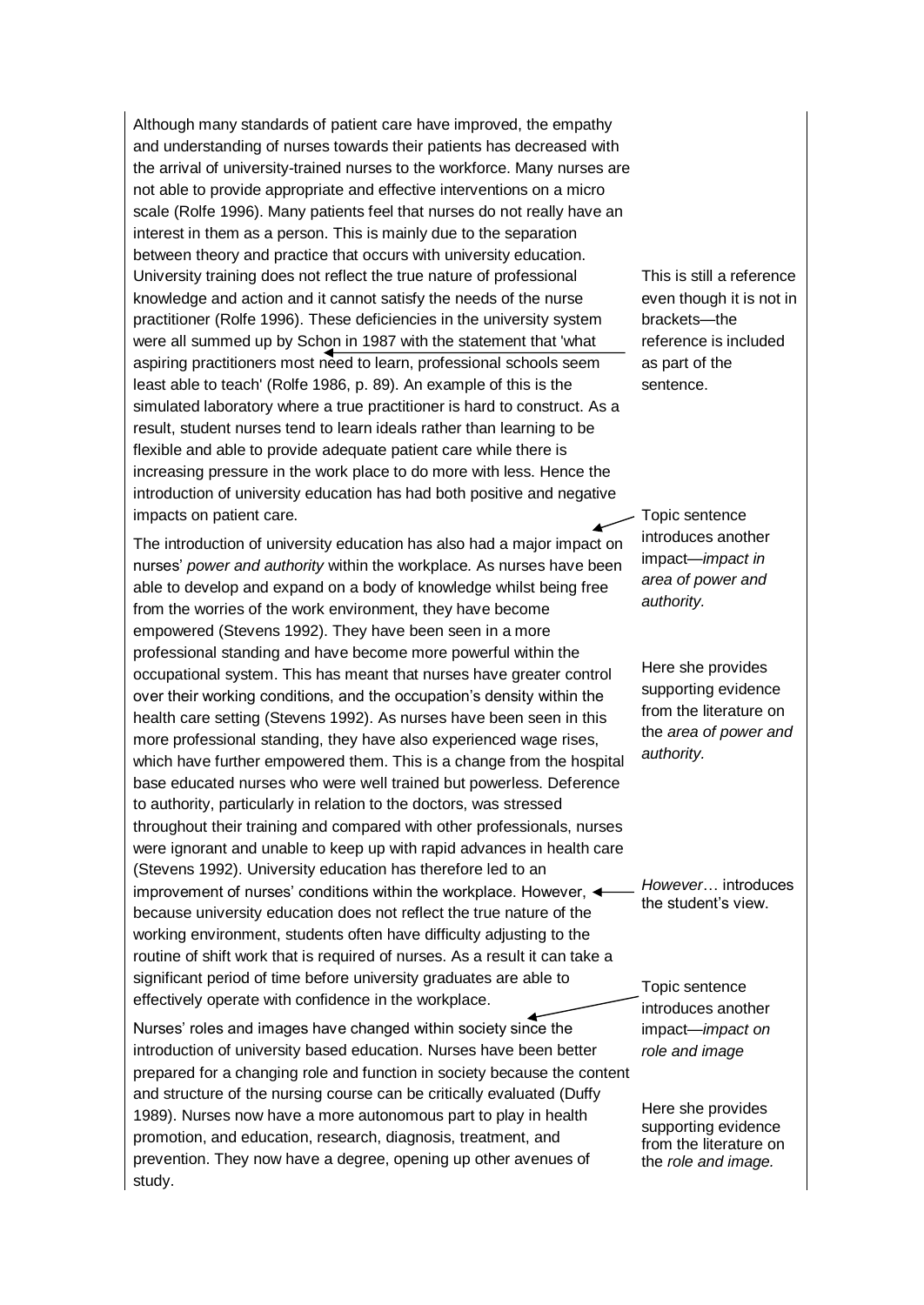This means that more students have pursued other professions and developed specialist knowledge (Beattie 2001). It has also led to an increase in the amount of research in which nurses are involved. The strong biochemistry foundation nurses are given through university has enabled them to explain the results of their findings and research using scientific and nursing terminology (Wilkes & Batts 1992). Acquiring more specialized knowledge has also led to an increase in health promotion schemes that are instigated and developed by nurses. As nurses have had more to do with the wider community outside the hospital, there has been a move from the hospitals to the community where they now function as educators (Duffy et al. 1989). "Nurses will become resources to the community rather than resources to the physician" (Duffy et al. 1989, p.50). Thus it is evident that the role of nurses as educators in the community is developing as a result of university education.

This changing role has had an impact on the image of nurses.  $\triangleleft$ Previously they were seen as the doctor's helper. "A good nurse was disciplined, sober, humble, obedient and never complained about her work" (Stevens 1992, p.202). The roles of nurses as part of a team of health professionals have also expanded as a result of university education. Nurses have been required to explore the different facets of ill health and develop more specialized knowledge, giving them the ability to collaborate effectively (Duffy et al. 1989). As nurses' roles have changed in the above ways, they have had a more influential role in diagnosis, treatment and prevention. This is due to the stronger theory base that is taught through universities. University education has consequently changed the roles of nurses and their images meaning that nurses are now seen in a more professional standing.

The introduction of university education for nurses has enabled nurses to keep up to date with medical advances. It has changed their roles both in the hospital and community settings and has led to the increase in power they now enjoy. Their working conditions and wages have improved as they have been seen in this more professional standing. Nurses' ability to assess and evaluate patients has also improved but their ability to provide empathetic and understanding care has diminished as a result to the strong theory base that university education is centred on.

Topic sentence of this paragraph links *the role* neatly to *the image*.

Here she provides supporting evidence from the literature on the *role*

#### **Conclusion**

Draws together the different ways that university education has impacted on nursing. Only 93 words (less than about 10% of the word count) so this conclusion could be improved with more detail. The conclusion could also be improved by ending with a broad summary of the impacts in the same order as in the Body. It could also suggest where university education is taking nursing as a profession.